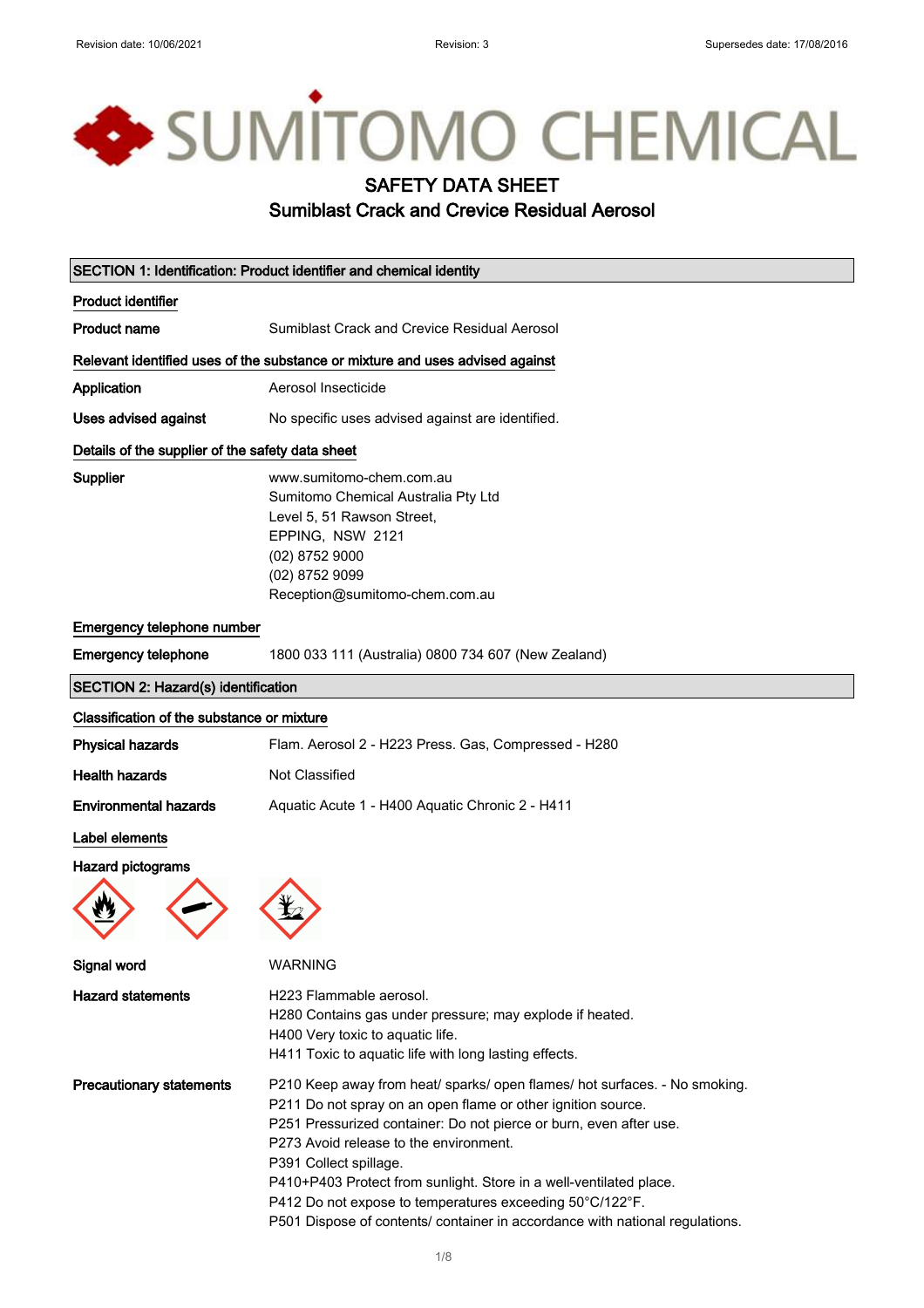### Other hazards

This product does not contain any substances classified as PBT (persistent, bioaccumulative and toxic) or vPvB (very persistent and very bioaccumulative).

| <b>SECTION 3: Composition and information on ingredients</b>            |                                                                                                                                                                                                                                                           |  |
|-------------------------------------------------------------------------|-----------------------------------------------------------------------------------------------------------------------------------------------------------------------------------------------------------------------------------------------------------|--|
| <b>Substances</b>                                                       |                                                                                                                                                                                                                                                           |  |
| Other ingredients deemed not to be hazardous<br>30-60%<br>CAS number: - |                                                                                                                                                                                                                                                           |  |
| propane<br>CAS number: 74-98-6                                          | 30-60%                                                                                                                                                                                                                                                    |  |
| Distillates (petroleum), hydrotreated light<br>CAS number: 64742-47-8   | 10-30%                                                                                                                                                                                                                                                    |  |
| Cyphenothrin<br>CAS number: 39515-40-7                                  | 0.25%                                                                                                                                                                                                                                                     |  |
| d-Tetramethrin<br>CAS number: 1166-46-7                                 | 0.25%                                                                                                                                                                                                                                                     |  |
| Product name                                                            | Sumiblast Crack and Crevice Residual Aerosol                                                                                                                                                                                                              |  |
| <b>SECTION 4: First aid measures</b>                                    |                                                                                                                                                                                                                                                           |  |
| Description of first aid measures                                       |                                                                                                                                                                                                                                                           |  |
| <b>General information</b>                                              | If poisoning occurs, contact a doctor or Poisons Information Centre (Phone Australia 131126;<br>New Zealand 0800 764 766), and follow the advice given. Show this Safety Data Sheet to a<br>doctor. Show this Safety Data Sheet to the medical personnel. |  |
| Inhalation                                                              | Move affected person to fresh air and keep warm and at rest in a position comfortable for<br>breathing. Loosen tight clothing such as collar, tie or belt. Get medical attention if symptoms<br>are severe or persist.                                    |  |
| Ingestion                                                               | Rinse mouth thoroughly with water. Get medical advice/attention if you feel unwell. Do not<br>induce vomiting unless under the direction of medical personnel.                                                                                            |  |
| <b>Skin Contact</b>                                                     | Rinse with water.                                                                                                                                                                                                                                         |  |
| Eye contact                                                             | Rinse with water. Get medical attention if any discomfort continues.                                                                                                                                                                                      |  |
| Protection of first aiders                                              | First aid personnel should wear appropriate protective equipment during any rescue.                                                                                                                                                                       |  |
| Most important symptoms and effects, both acute and delayed             |                                                                                                                                                                                                                                                           |  |
| <b>General information</b>                                              | The severity of the symptoms described will vary dependent on the concentration and the<br>length of exposure.                                                                                                                                            |  |
| Inhalation                                                              | Spray/mists may cause respiratory tract irritation.                                                                                                                                                                                                       |  |
| Ingestion                                                               | Due to the physical nature of this product, it is unlikely that ingestion will occur.                                                                                                                                                                     |  |
| Skin contact                                                            | Repeated exposure may cause skin dryness or cracking.                                                                                                                                                                                                     |  |
| Eye contact                                                             | May be slightly irritating to eyes. May cause discomfort.                                                                                                                                                                                                 |  |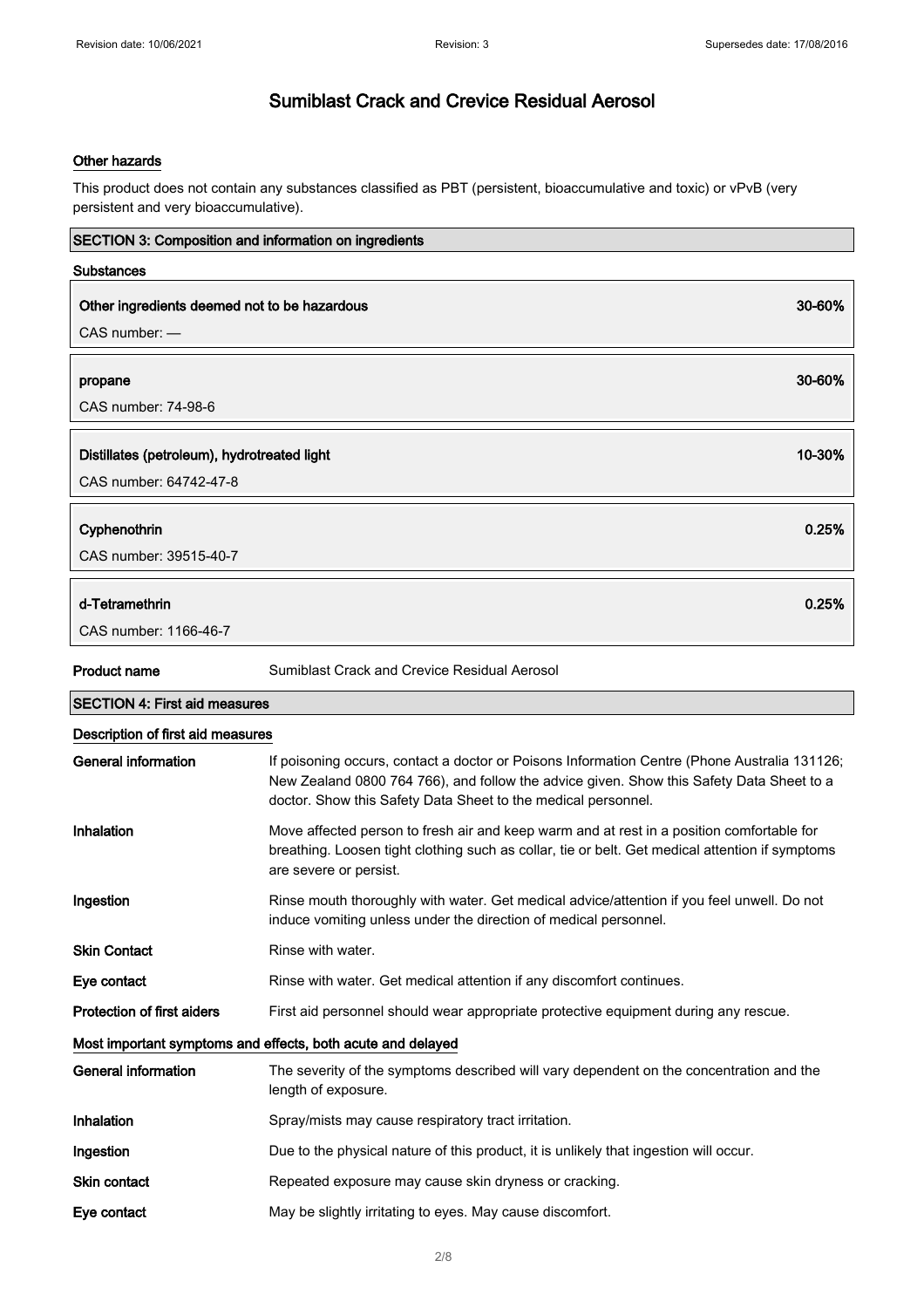| Notes for the doctor                                  | Treat symptomatically.                                                                                                                                                                                                                                                                                                                                                                                                                                                                                                                                                               |  |
|-------------------------------------------------------|--------------------------------------------------------------------------------------------------------------------------------------------------------------------------------------------------------------------------------------------------------------------------------------------------------------------------------------------------------------------------------------------------------------------------------------------------------------------------------------------------------------------------------------------------------------------------------------|--|
| <b>SECTION 5: Firefighting measures</b>               |                                                                                                                                                                                                                                                                                                                                                                                                                                                                                                                                                                                      |  |
| <b>Extinguishing media</b>                            |                                                                                                                                                                                                                                                                                                                                                                                                                                                                                                                                                                                      |  |
| Suitable extinguishing media                          | The product is flammable. Extinguish with alcohol-resistant foam, carbon dioxide, dry powder<br>or water fog. Use fire-extinguishing media suitable for the surrounding fire.                                                                                                                                                                                                                                                                                                                                                                                                        |  |
| Unsuitable extinguishing<br>media                     | Do not use water jet as an extinguisher, as this will spread the fire.                                                                                                                                                                                                                                                                                                                                                                                                                                                                                                               |  |
| Special hazards arising from the substance or mixture |                                                                                                                                                                                                                                                                                                                                                                                                                                                                                                                                                                                      |  |
| Specific hazards                                      | Containers can burst violently or explode when heated, due to excessive pressure build-up. If<br>aerosol cans are ruptured, care should be taken due to the rapid escape of the pressurised<br>contents and propellant.                                                                                                                                                                                                                                                                                                                                                              |  |
| Hazardous combustion<br>products                      | Thermal decomposition or combustion products may include the following substances:<br>Harmful gases or vapours.                                                                                                                                                                                                                                                                                                                                                                                                                                                                      |  |
| <b>Advice for firefighters</b>                        |                                                                                                                                                                                                                                                                                                                                                                                                                                                                                                                                                                                      |  |
| Protective actions during<br>firefighting             | Avoid breathing fire gases or vapours. Evacuate area. Cool containers exposed to heat with<br>water spray and remove them from the fire area if it can be done without risk. Cool containers<br>exposed to flames with water until well after the fire is out. If a leak or spill has not ignited, use<br>water spray to disperse vapours and protect men stopping the leak. Avoid discharge to the<br>aquatic environment. Control run-off water by containing and keeping it out of sewers and<br>watercourses. If risk of water pollution occurs, notify appropriate authorities. |  |
| Special protective equipment<br>for firefighters      | Wear positive-pressure self-contained breathing apparatus (SCBA) and appropriate protective<br>clothing. Firefighter's clothing conforming to Australia/New Zealand Standards AS/NZS 4967<br>(for clothing) AS/NZS 1801 (for helmets), AS/NZS 4821 (for protective boots), AS/NZS 1801<br>(for protective gloves) will provide a basic level of protection for chemical incidents.                                                                                                                                                                                                   |  |
| <b>Hazchem Code</b>                                   | 2YE                                                                                                                                                                                                                                                                                                                                                                                                                                                                                                                                                                                  |  |
| <b>SECTION 6: Accidental release measures</b>         |                                                                                                                                                                                                                                                                                                                                                                                                                                                                                                                                                                                      |  |
|                                                       | Personal precautions, protective equipment and emergency procedures                                                                                                                                                                                                                                                                                                                                                                                                                                                                                                                  |  |
| Personal precautions                                  | Wear protective clothing as described in Section 8 of this safety data sheet. No action shall be<br>taken without appropriate training or involving any personal risk. Evacuate area. Risk of<br>explosion. Provide adequate ventilation. No smoking, sparks, flames or other sources of<br>ignition near spillage. Promptly remove any clothing that becomes contaminated.                                                                                                                                                                                                          |  |
| <b>Environmental precautions</b>                      |                                                                                                                                                                                                                                                                                                                                                                                                                                                                                                                                                                                      |  |
| <b>Environmental precautions</b>                      | Avoid discharge into drains or watercourses or onto the ground. Avoid discharge to the<br>aquatic environment.                                                                                                                                                                                                                                                                                                                                                                                                                                                                       |  |
| Methods and material for containment and cleaning up  |                                                                                                                                                                                                                                                                                                                                                                                                                                                                                                                                                                                      |  |
| Methods for cleaning up                               | Wear protective clothing as described in Section 8 of this safety data sheet. Clear up spills<br>immediately and dispose of waste safely. Eliminate all ignition sources if safe to do so. No<br>smoking, sparks, flames or other sources of ignition near spillage. Do not allow material to<br>enter confined spaces, due to the risk of explosion. Flush contaminated area with plenty of<br>water. Wash thoroughly after dealing with a spillage. Dangerous for the environment. Do not<br>empty into drains. For waste disposal, see Section 13.                                |  |

### Indication of any immediate medical attention and special treatment needed

Reference to other sections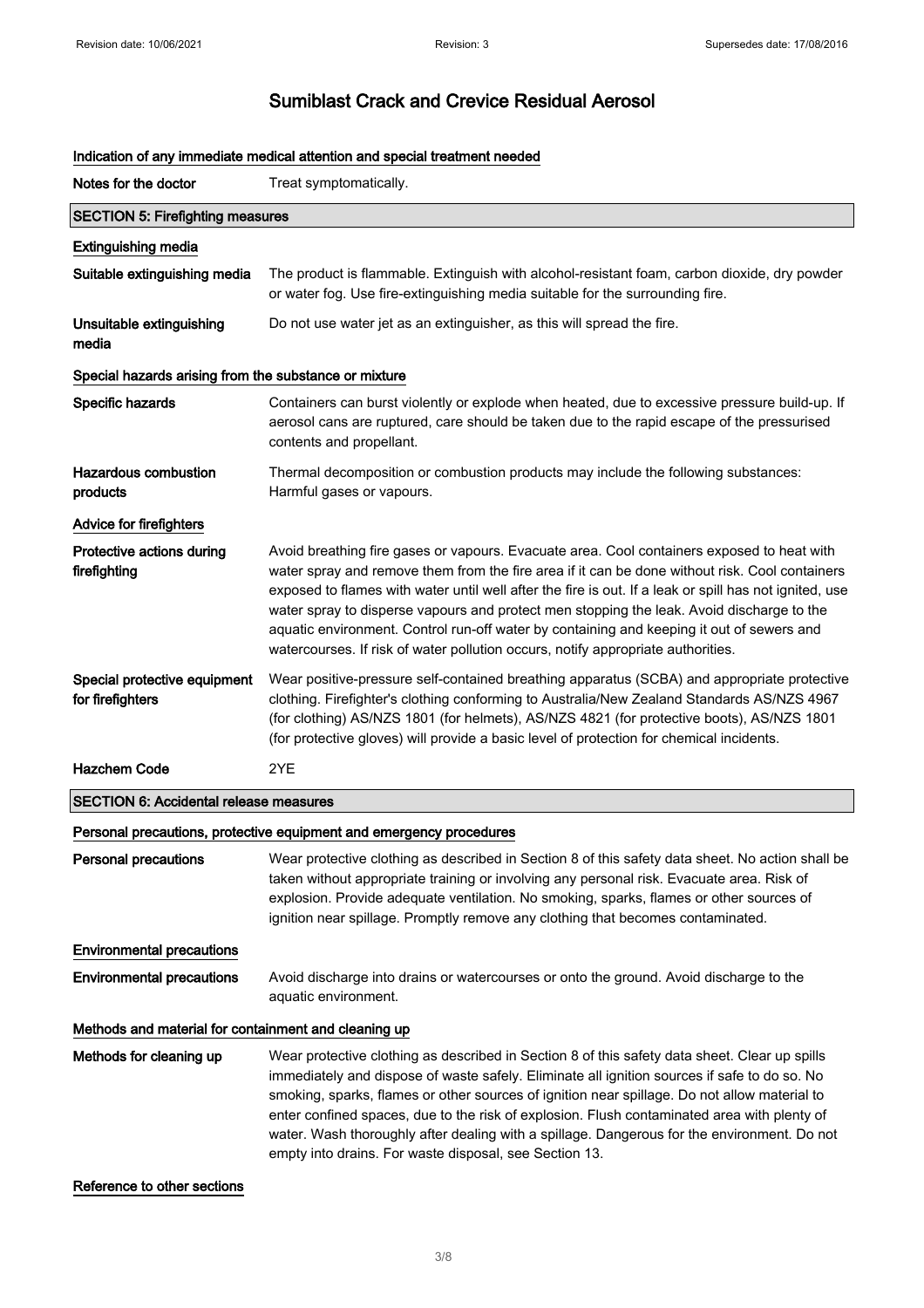| Reference to other sections | For personal protection, see Section 8. See Section 11 for additional information on health   |  |
|-----------------------------|-----------------------------------------------------------------------------------------------|--|
|                             | hazards. See Section 12 for additional information on ecological hazards. For waste disposal, |  |
|                             | see Section 13.                                                                               |  |

#### SECTION 7: Handling and storage, including how the chemical may be safely used

| Precautions for safe handling |  |
|-------------------------------|--|
|-------------------------------|--|

| Usage precautions    | Wear protective clothing as described in Section 8 of this safety data sheet. Keep away from  |
|----------------------|-----------------------------------------------------------------------------------------------|
|                      | food, drink and animal feeding stuffs. Avoid exposing aerosol containers to high temperatures |
|                      | or direct sunlight. The product is flammable. Keep away from heat, hot surfaces, sparks, open |
|                      | flames and other ignition sources. No smoking. Avoid discharge to the aquatic environment.    |
|                      | Do not handle until all safety precautions have been read and understood. Do not handle       |
|                      | broken packages without protective equipment. Do not reuse empty containers. Do not spray     |
|                      | on an open flame or other ignition source. Pressurized container: Do not pierce or burn, even |
|                      | after use. Spray will evaporate and cool rapidly and may cause frostbite or cold burns if in  |
|                      | contact with skin. Avoid contact with eyes. Avoid inhalation of vapours and spray/mists.      |
| Advice on general    | Wash promptly if skin becomes contaminated. Take off contaminated clothing and wash           |
| occupational hygiene | before reuse. Wash contaminated clothing before reuse.                                        |

#### Conditions for safe storage, including any incompatibilities

Storage precautions Keep away from oxidising materials, heat and flames. Keep only in the original container. Keep container tightly closed, in a cool, well ventilated place. Keep containers upright. Protect containers from damage. Protect from sunlight. Do not store near heat sources or expose to high temperatures. Do not expose to temperatures exceeding 50 °C/ 122 °F.

Specific end use(s)

Specific end use(s) The identified uses for this product are detailed in Section 1

#### SECTION 8: Exposure controls and personal protection

#### Exposure controls

Protective equipment



| Appropriate engineering<br>controls | Provide adequate ventilation. Observe any occupational exposure limits for the product or<br>ingredients.                                                                                                                                                                                                                                                                                                                                                                                                                                                                                                           |
|-------------------------------------|---------------------------------------------------------------------------------------------------------------------------------------------------------------------------------------------------------------------------------------------------------------------------------------------------------------------------------------------------------------------------------------------------------------------------------------------------------------------------------------------------------------------------------------------------------------------------------------------------------------------|
| Eye/face protection                 | Unless the assessment indicates a higher degree of protection is required, the following<br>protection should be worn: Tight-fitting safety glasses.                                                                                                                                                                                                                                                                                                                                                                                                                                                                |
| Hand protection                     | No specific hand protection recommended. Avoid contact with skin.                                                                                                                                                                                                                                                                                                                                                                                                                                                                                                                                                   |
| Other skin and body<br>protection   | Wear appropriate clothing to prevent repeated or prolonged skin contact.                                                                                                                                                                                                                                                                                                                                                                                                                                                                                                                                            |
| Hygiene measures                    | Wash hands thoroughly after handling. Wash at the end of each work shift and before eating,<br>smoking and using the toilet. Do not eat, drink or smoke when using this product.                                                                                                                                                                                                                                                                                                                                                                                                                                    |
| Respiratory protection              | Ensure all respiratory protective equipment is suitable for its intended use and complies with<br>Australia/New Zealand Standard AS/NZS 1716. Check that the respirator fits tightly and the<br>filter is changed regularly. Gas and combination filter cartridges should comply with<br>Australia/New Zealand Standard AS/NZS 1716. Full face mask respirators with replaceable<br>filter cartridges should comply with Australia/New Zealand Standard AS/NZS 1716. Half mask<br>and quarter mask respirators with replaceable filter cartridges should comply with<br>Australia/New Zealand Standard AS/NZS 1716. |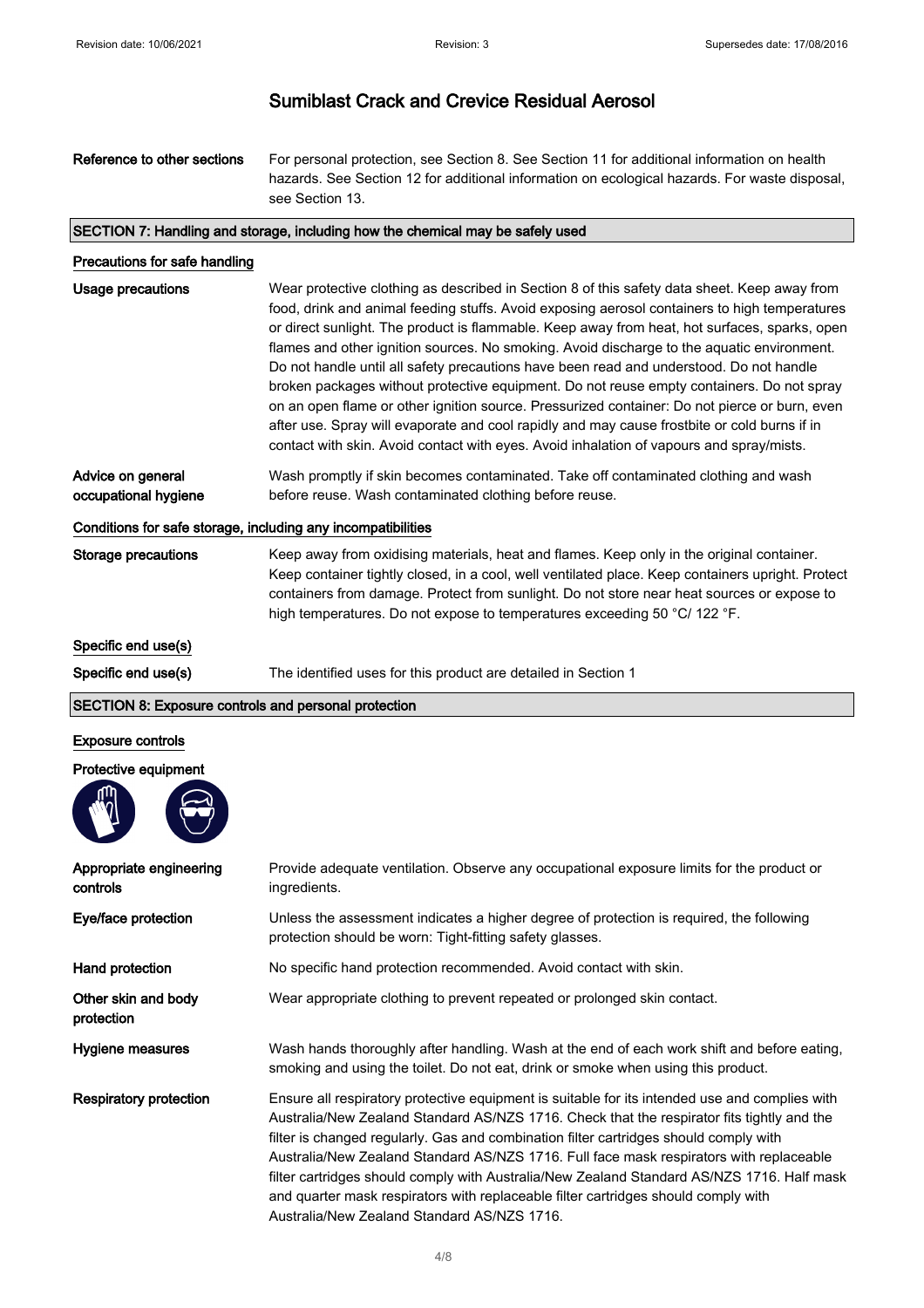### Environmental exposure controls

Keep container tightly sealed when not in use. Emissions from ventilation or work process equipment should be checked to ensure they comply with the requirements of environmental protection legislation. In some cases, fume scrubbers, filters or engineering modifications to the process equipment will be necessary to reduce emissions to acceptable levels.

### SECTION 9: Physical and chemical properties

| Information on basic physical and chemical properties          |                                                                                                                                                                         |
|----------------------------------------------------------------|-------------------------------------------------------------------------------------------------------------------------------------------------------------------------|
| Appearance                                                     | Aerosol.                                                                                                                                                                |
| Colour                                                         | Colourless.                                                                                                                                                             |
| Odour                                                          | Mild solvent odour                                                                                                                                                      |
| Flash point                                                    | $\sim$ -60°C Not specified.                                                                                                                                             |
| Vapour pressure                                                | 240 kPa @ 16°C                                                                                                                                                          |
| <b>Relative density</b>                                        | $~1$ 0.9                                                                                                                                                                |
| Solubility(ies)                                                | Immiscible with water.                                                                                                                                                  |
| <b>SECTION 10: Stability and reactivity</b>                    |                                                                                                                                                                         |
| Reactivity                                                     | There are no known reactivity hazards associated with this product.                                                                                                     |
| <b>Stability</b>                                               | Stable at normal ambient temperatures and when used as recommended. Stable under the<br>prescribed storage conditions.                                                  |
| Possibility of hazardous<br>reactions                          | The following materials may react strongly with the product: Oxidising agents.                                                                                          |
| Conditions to avoid                                            | Avoid exposing aerosol containers to high temperatures or direct sunlight. Pressurised<br>container: may burst if heated                                                |
| Materials to avoid                                             | No specific material or group of materials is likely to react with the product to produce a<br>hazardous situation.                                                     |
| Hazardous decomposition<br>products                            | Does not decompose when used and stored as recommended. Thermal decomposition or<br>combustion products may include the following substances: Harmful gases or vapours. |
| <b>SECTION 11: Toxicological information</b>                   |                                                                                                                                                                         |
| Information on toxicological effects                           |                                                                                                                                                                         |
| Acute toxicity - oral<br>Notes (oral LD <sub>50</sub> )        | LD <sub>50</sub> 1072 (concentrate) mg/kg,, Rat                                                                                                                         |
| Acute toxicity - dermal<br>Notes (dermal LD <sub>50</sub> )    | $LD_{50} > 2,000$ mg/kg, , Rat                                                                                                                                          |
| Acute toxicity - inhalation                                    |                                                                                                                                                                         |
| Notes (inhalation LC <sub>50</sub> )                           | Based on available data the classification criteria are not met.                                                                                                        |
| Skin corrosion/irritation<br>Animal data                       | Slightly irritating. (Rabbit)                                                                                                                                           |
| Serious eye damage/irritation<br>Serious eye damage/irritation | Non-irritating (Rabbit)                                                                                                                                                 |
| Respiratory sensitisation                                      |                                                                                                                                                                         |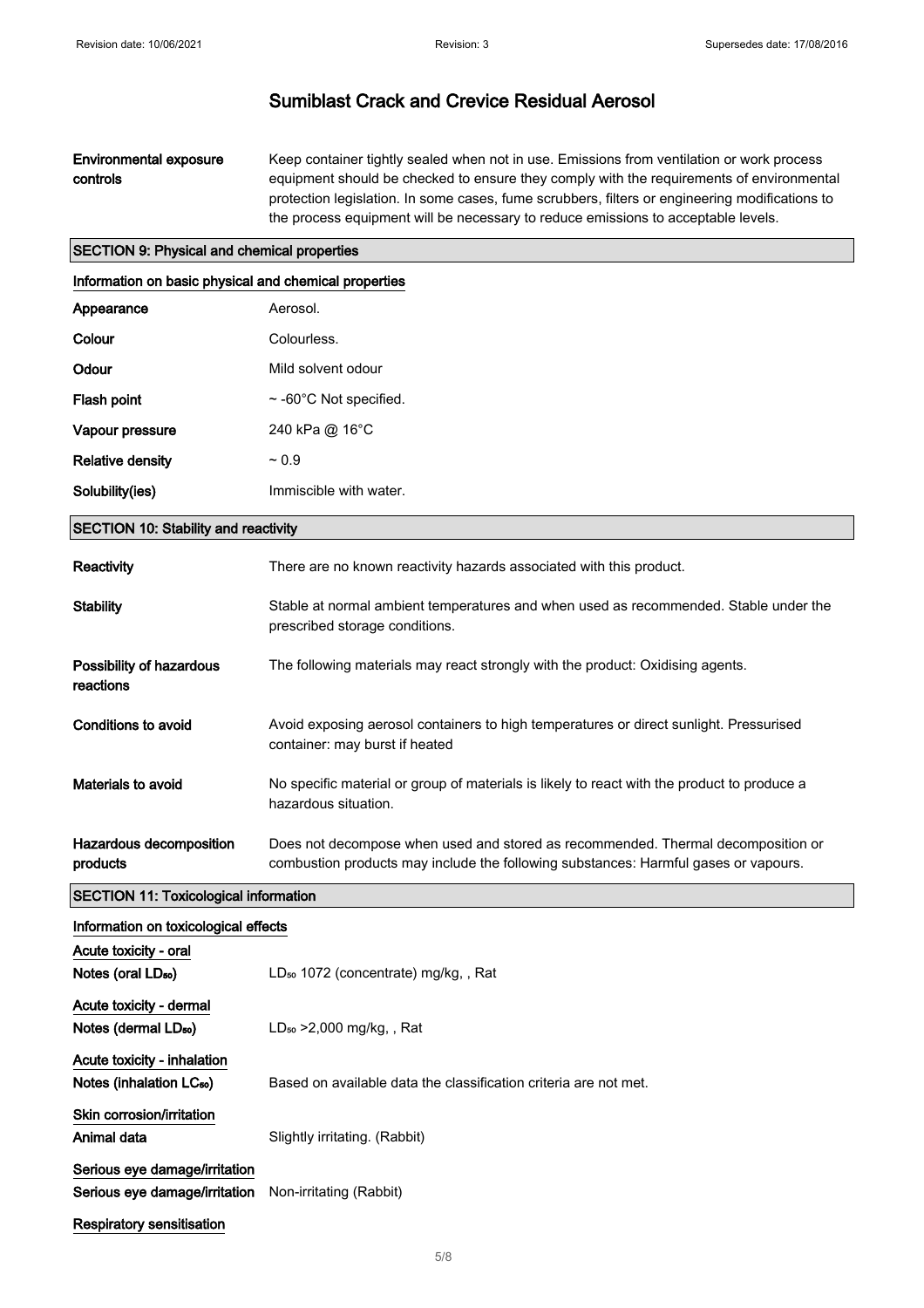| Respiratory sensitisation                                  | Based on available data the classification criteria are not met.                                               |
|------------------------------------------------------------|----------------------------------------------------------------------------------------------------------------|
| Skin sensitisation<br><b>Skin sensitisation</b>            | Based on available data the classification criteria are not met.                                               |
| Germ cell mutagenicity<br>Genotoxicity - in vitro          | Based on available data the classification criteria are not met.                                               |
| Carcinogenicity<br>Carcinogenicity                         | Based on available data the classification criteria are not met.                                               |
| <b>IARC</b> carcinogenicity                                | None of the ingredients are listed or exempt.                                                                  |
| Reproductive toxicity<br>Reproductive toxicity - fertility | Based on available data the classification criteria are not met.                                               |
| Reproductive toxicity -<br>development                     | Based on available data the classification criteria are not met.                                               |
| Specific target organ toxicity - single exposure           |                                                                                                                |
| STOT - single exposure                                     | Not classified as a specific target organ toxicant after a single exposure.                                    |
| Specific target organ toxicity - repeated exposure         |                                                                                                                |
| STOT - repeated exposure                                   | Not classified as a specific target organ toxicant after repeated exposure.                                    |
| Aspiration hazard<br>Aspiration hazard                     | Based on available data the classification criteria are not met.                                               |
| <b>General information</b>                                 | The severity of the symptoms described will vary dependent on the concentration and the<br>length of exposure. |
| Inhalation                                                 | Spray/mists may cause respiratory tract irritation.                                                            |
| Ingestion                                                  | Due to the physical nature of this product, it is unlikely that ingestion will occur.                          |
| <b>Skin Contact</b>                                        | Repeated exposure may cause skin dryness or cracking.                                                          |
| Eye contact                                                | May be slightly irritating to eyes. May cause discomfort.                                                      |
| Route of exposure                                          | Ingestion Inhalation Skin and/or eye contact                                                                   |
| <b>Target Organs</b>                                       | No specific target organs known.                                                                               |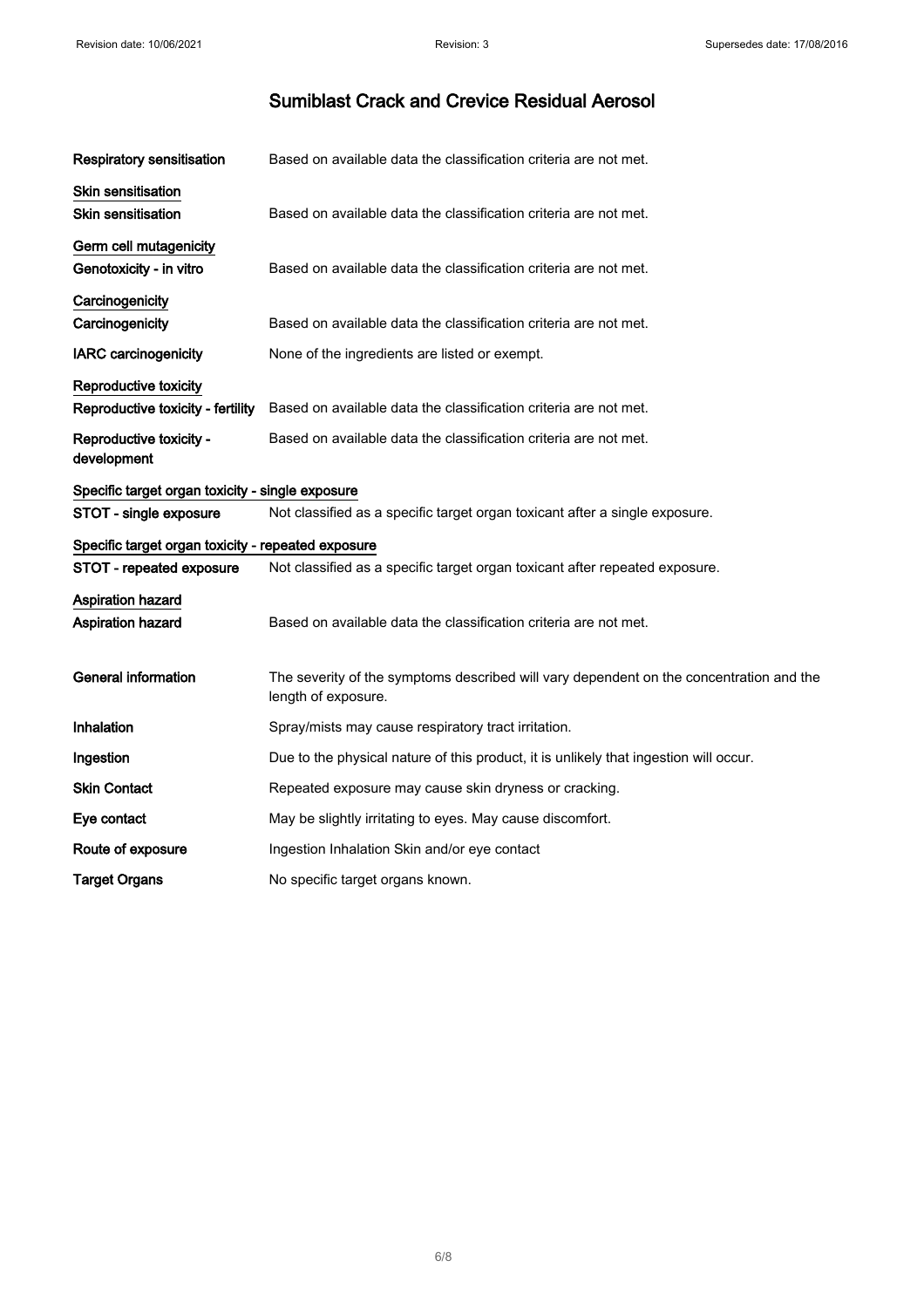### SECTION 12: Ecological information

| <b>Toxicity</b>                                   | Aquatic Acute 1 - H400 Very toxic to aquatic life. Aquatic Chronic 2 - H411 Toxic to aquatic<br>life with long lasting effects.                                                                                                                                                                                                                                                                                                                                                                                           |
|---------------------------------------------------|---------------------------------------------------------------------------------------------------------------------------------------------------------------------------------------------------------------------------------------------------------------------------------------------------------------------------------------------------------------------------------------------------------------------------------------------------------------------------------------------------------------------------|
| Persistence and degradability                     |                                                                                                                                                                                                                                                                                                                                                                                                                                                                                                                           |
| Persistence and degradability                     | The degradability of the product is not known.                                                                                                                                                                                                                                                                                                                                                                                                                                                                            |
| <b>Bioaccumulative potential</b>                  |                                                                                                                                                                                                                                                                                                                                                                                                                                                                                                                           |
| <b>Bioaccumulative Potential</b>                  | No data available on bioaccumulation.                                                                                                                                                                                                                                                                                                                                                                                                                                                                                     |
| Mobility in soil                                  |                                                                                                                                                                                                                                                                                                                                                                                                                                                                                                                           |
| <b>Mobility</b>                                   | The product contains volatile organic compounds (VOCs) which will evaporate easily from all<br>surfaces.                                                                                                                                                                                                                                                                                                                                                                                                                  |
| Other adverse effects                             |                                                                                                                                                                                                                                                                                                                                                                                                                                                                                                                           |
| Other adverse effects                             | None known.                                                                                                                                                                                                                                                                                                                                                                                                                                                                                                               |
| <b>SECTION 13: Disposal considerations</b>        |                                                                                                                                                                                                                                                                                                                                                                                                                                                                                                                           |
| Waste treatment methods                           |                                                                                                                                                                                                                                                                                                                                                                                                                                                                                                                           |
| <b>General information</b>                        | The generation of waste should be minimised or avoided wherever possible. Reuse or recycle<br>products wherever possible. This material and its container must be disposed of in a safe<br>way. When handling waste, the safety precautions applying to handling of the product should<br>be considered. Care should be taken when handling emptied containers that have not been<br>thoroughly cleaned or rinsed out. Empty containers or liners may retain some product<br>residues and hence be potentially hazardous. |
| <b>Disposal methods</b>                           | Recycle empty cans if a facility is available or place used can in household rubbish Do not<br>puncture or incinerate, even when empty.                                                                                                                                                                                                                                                                                                                                                                                   |
| <b>SECTION 14: Transport information</b>          |                                                                                                                                                                                                                                                                                                                                                                                                                                                                                                                           |
| General                                           | Classified as dangerous in the meaning of Road/Rail (ADG), Sea (INDG) and Air (ICAO/IATA)<br>transport regulations.                                                                                                                                                                                                                                                                                                                                                                                                       |
| UN number                                         |                                                                                                                                                                                                                                                                                                                                                                                                                                                                                                                           |
| 1950                                              |                                                                                                                                                                                                                                                                                                                                                                                                                                                                                                                           |
| UN proper shipping name                           |                                                                                                                                                                                                                                                                                                                                                                                                                                                                                                                           |
| <b>AEROSOLS</b>                                   |                                                                                                                                                                                                                                                                                                                                                                                                                                                                                                                           |
| Transport hazard class(es)                        |                                                                                                                                                                                                                                                                                                                                                                                                                                                                                                                           |
| 2.1                                               |                                                                                                                                                                                                                                                                                                                                                                                                                                                                                                                           |
| Packing group                                     |                                                                                                                                                                                                                                                                                                                                                                                                                                                                                                                           |
| Ш                                                 |                                                                                                                                                                                                                                                                                                                                                                                                                                                                                                                           |
| Special precautions for user                      |                                                                                                                                                                                                                                                                                                                                                                                                                                                                                                                           |
| <b>Hazchem Code</b>                               | 2YE                                                                                                                                                                                                                                                                                                                                                                                                                                                                                                                       |
| <b>SECTION 15: Regulatory information</b>         |                                                                                                                                                                                                                                                                                                                                                                                                                                                                                                                           |
| <b>SECTION 16: Any other relevant information</b> |                                                                                                                                                                                                                                                                                                                                                                                                                                                                                                                           |

Training advice **Only trained personnel should use this material.**